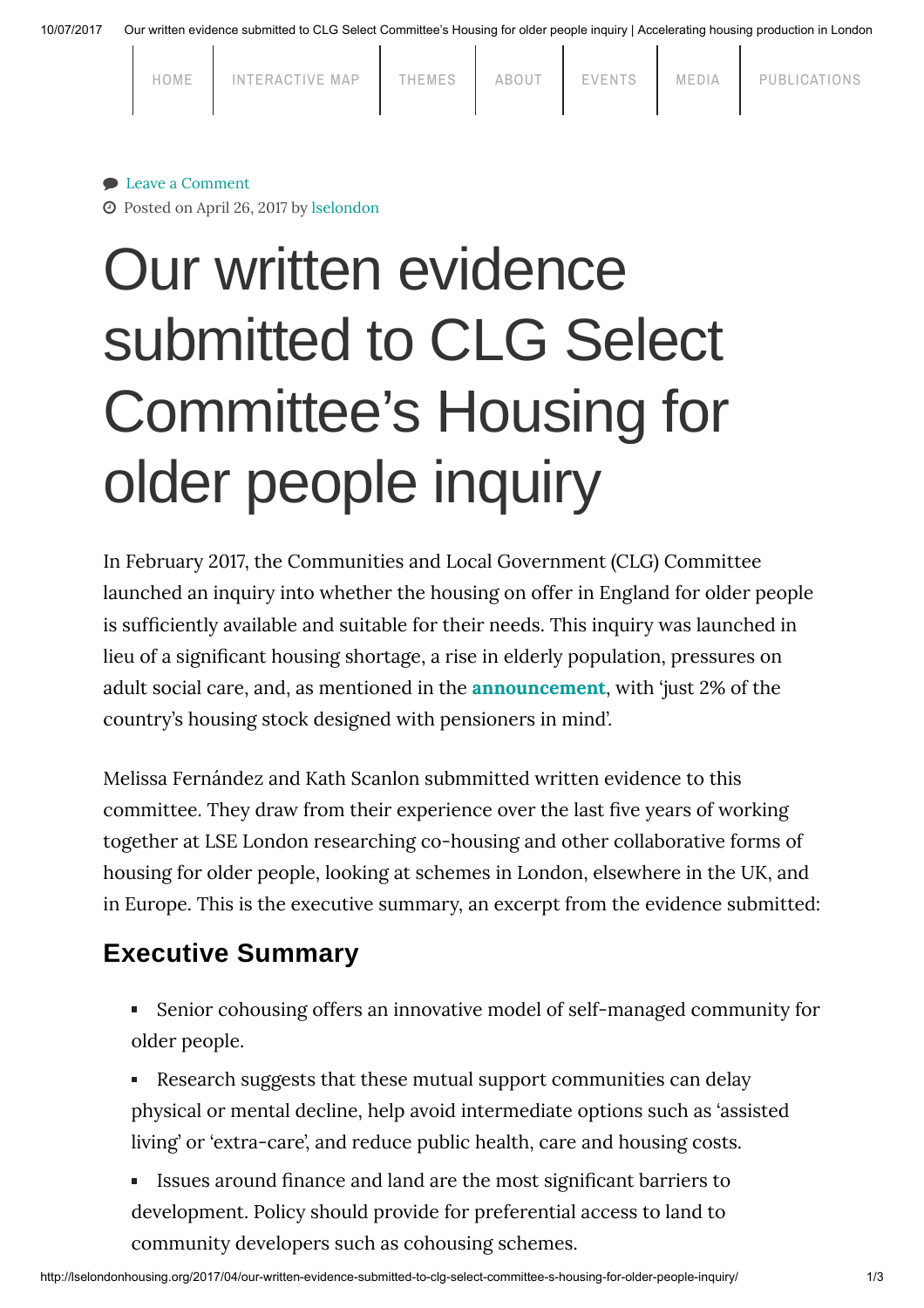voluntary downsizing.

Click **[here](http://data.parliament.uk/writtenevidence/committeeevidence.svc/evidencedocument/communities-and-local-government-committee/housing-for-older-people/written/49262.pdf)** to find the complete written evidence document.

Click [here](https://www.parliament.uk/business/committees/committees-a-z/commons-select/communities-and-local-government-committee/inquiries/parliament-2015/inquiry7/publications/) to access a list and links to the other written evidence submitted to the committee.

For our various outputs on alternative, [collaborative,](http://lselondonhousing.org/category/themes/london-housing-crisis/alternative-housing/) and cohousing research projects, please click [here.](http://lselondonhousing.org/category/themes/london-housing-crisis/alternative-housing/)

 $\equiv$  Category: [Alternative](http://lselondonhousing.org/category/themes/london-housing-crisis/alternative-housing/) Housing, In the [News,](http://lselondonhousing.org/category/media/in-the-news/) London [Housing](http://lselondonhousing.org/category/themes/london-housing-crisis/) Crisis, [Media,](http://lselondonhousing.org/category/media/) [Publications](http://lselondonhousing.org/category/publications/), [Recent](http://lselondonhousing.org/category/recent-news/) News, [Reports,](http://lselondonhousing.org/category/publications/reports/) [Themes,](http://lselondonhousing.org/category/themes/) [Uncategorized](http://lselondonhousing.org/category/uncategorized/)

← LSE London / Regional Urban Planning Studies (RUPS) Lent Term [Seminars](http://lselondonhousing.org/2017/03/lse-london-regional-urban-planning-studies-rups-lent-term-seminars/) Strength in Numbers: Funding and Building More [Affordable](http://lselondonhousing.org/2017/04/strength-in-numbers-funding-and-building-more-affordable-housing-in-london/) Housing in London →

# <span id="page-1-0"></span>Leave a Reply

Your email address will not be published.

Required fields are marked

\*

.

#### Comment